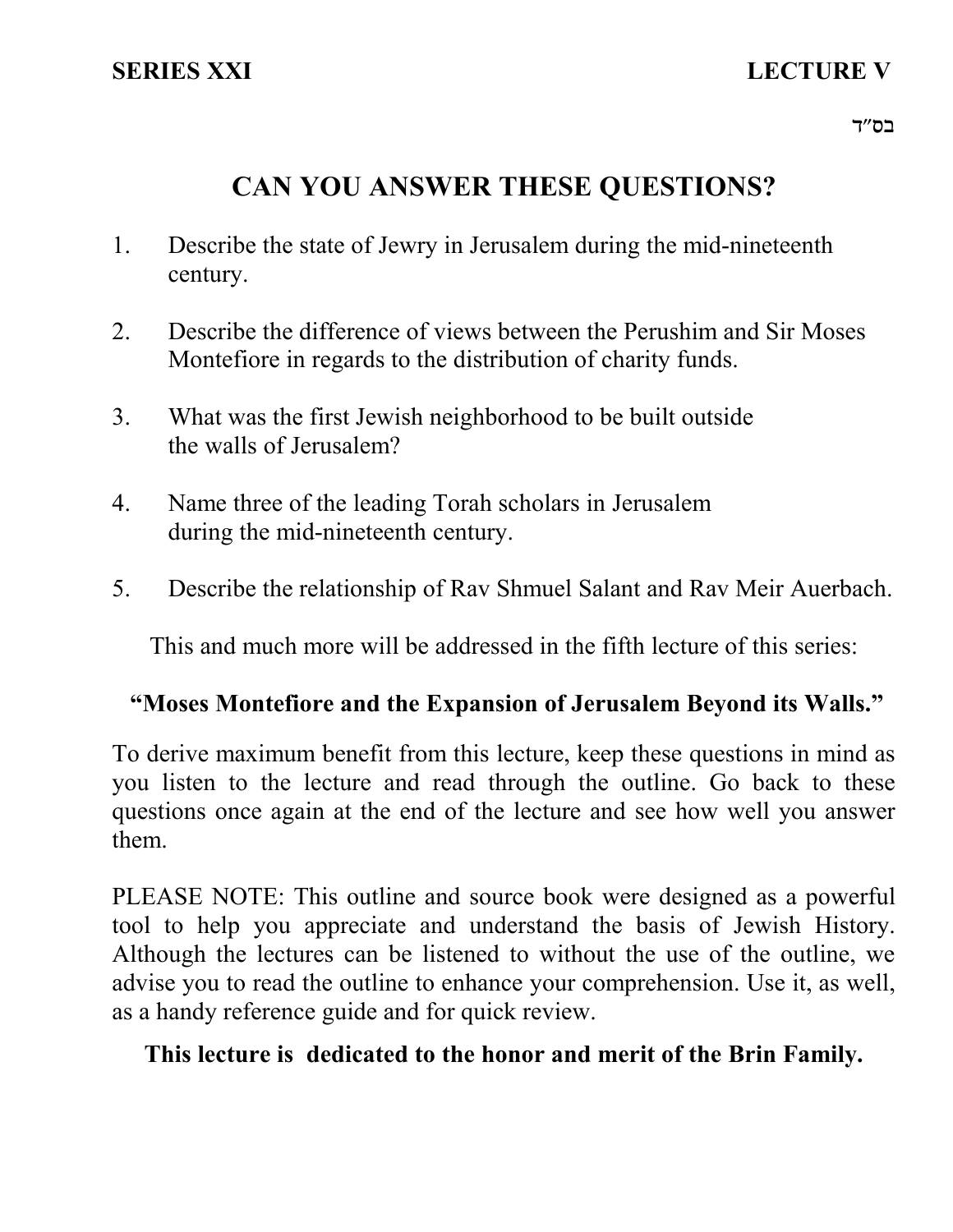#### THE EPIC OF THE ETERNAL PEOPLE Presented by Rabbi Shmuel Irons

#### Series XXI Lecture #5

#### MOSES MONTEFIORE AND THE EXPANSION OF JERUSALEM BEYOND ITS WALLS

I. The Land of Israel and the Footsteps of Moshiach

A.

**mkixte epzz mktpr l`xyi ixd mz`e (e"l l`wfgi) xn`py ,dfn dlebn uw jl oi` :`a` iax xn` (1** תשאו לעמי ישראל וגו׳. רבי אלעזר אומר: אף מזה, שנאמר (זכריה ח׳) כי לפני הימים [ההם] שכר האדם לא נהיה ושכר הבהמה איננה וליוצא ולבא אין שלו׳ מן הצר. מאי ליוצא ולבא אין שלו׳ מן הצריִ רב אמר: אף **.xv iptn 'ely oi` Î jzxez iad`l ax 'ely (h"iw mildz) aizkc ,'ely mda aezky ,minkg icinlz סנהדריו צח.** 

R. Abba also said: There can be no more manifest [sign of] redemption than this: viz., what is said (Ezekiel 36:8), "But ye, O mountains of Israel, ye shall shoot forth your branches, and yield your fruit to my people of Israel, for they are at hand to come." - R. Eleazar said: [There can be no more manifest [sign of] redemption] than this too, as it is written (Zechariah 8:10), "For before these days there was no hire for man, nor any hire for beast; neither was there any peace to him that went out or came in because of the affliction." What is meant by, 'neither was there any peace to him that went out or came in because of the affliction?' — Rav said: Even for scholars, who are promised peace, as it is written (Psalms 119:165), "Great peace have they which love thy Torah," 'There [shall] be no peace on account of the affliction.' **Sanhedrin 98a**

l' ומה ראו לומר קיבוץ גליות לאחר ברכת השנים ־ דכתיב (יחזקאל ל"ו) ואתם הרי ישראל ענפכם תתנו ופריכם תשאו לעמי ישראל כי קרבו לבוא. מגילה יז:

What was their reason for mentioning the gathering of the exiles after the blessing of the years? — Because it is written (Ezekiel 36:8), "But ye, O mountains of Israel, ye shall shoot forth your branches and yield your fruit to thy people Israel, for they are at hand to come." **Megilah 17b**

B.

אחרי באורים והסברות על מצב הישוב ויסורי המתישבים אמר ר׳ הלל למונטיפיורי בשם כל הנאספים, כי שאלתם ובקשתם ליצור קרן מיוחדת לעזרת המפעלים הנחוצים ביותר, וביניהם, השמירה והבריאות ונטיעת גנים על ידי יהודים שהם הכרח גם להתחלת קץ המגולה (ראה לעיל פרק  $^{'}$ ט״ו.) לתפקידו של מונטיפיורי לסייע לנטיעות אמר לו ר' הלל רמז נוסף וראה ״בטוב ירושלם העולה בחושבנא כשם השר כדלעיל, הרי גם "פרי הארץ" עולה בגמטריא "ירושלם" ולכן מתפקידו לראות גם בטוב פרי הארץ כפי שכתוב "פרי הארץ לגאון ולתפארת"(ישעיה ד:ב). מונטיפיורי ענה **79-78 :'r ,oilaix lld miig 'x ,oeiv oefg 'q** dl`d mixacd zxfrl ezexyt` lka zeyrl oken `edy

After thoroughly explaining the situation of the *yishuv* and the suffering that they were enduring, Rav Hillel said to Montefiore in the name of all of the assembled that their principle desire was that a special fund be made for their most pressing needs. Amongst them was security, health, and the planting of gardens by Jews, which is necessary for the fulfillment of the revealed end of days [and the coming of Moshiach]. Rav Hillel found a Scriptural allusion that helping to bring about [the renewal of] planting was part of Montefiore's mission. Besides the [above mentioned] allusion of *B'tuv Yerushalayim -* the good of Jerusalem, which equals the *gematria,* the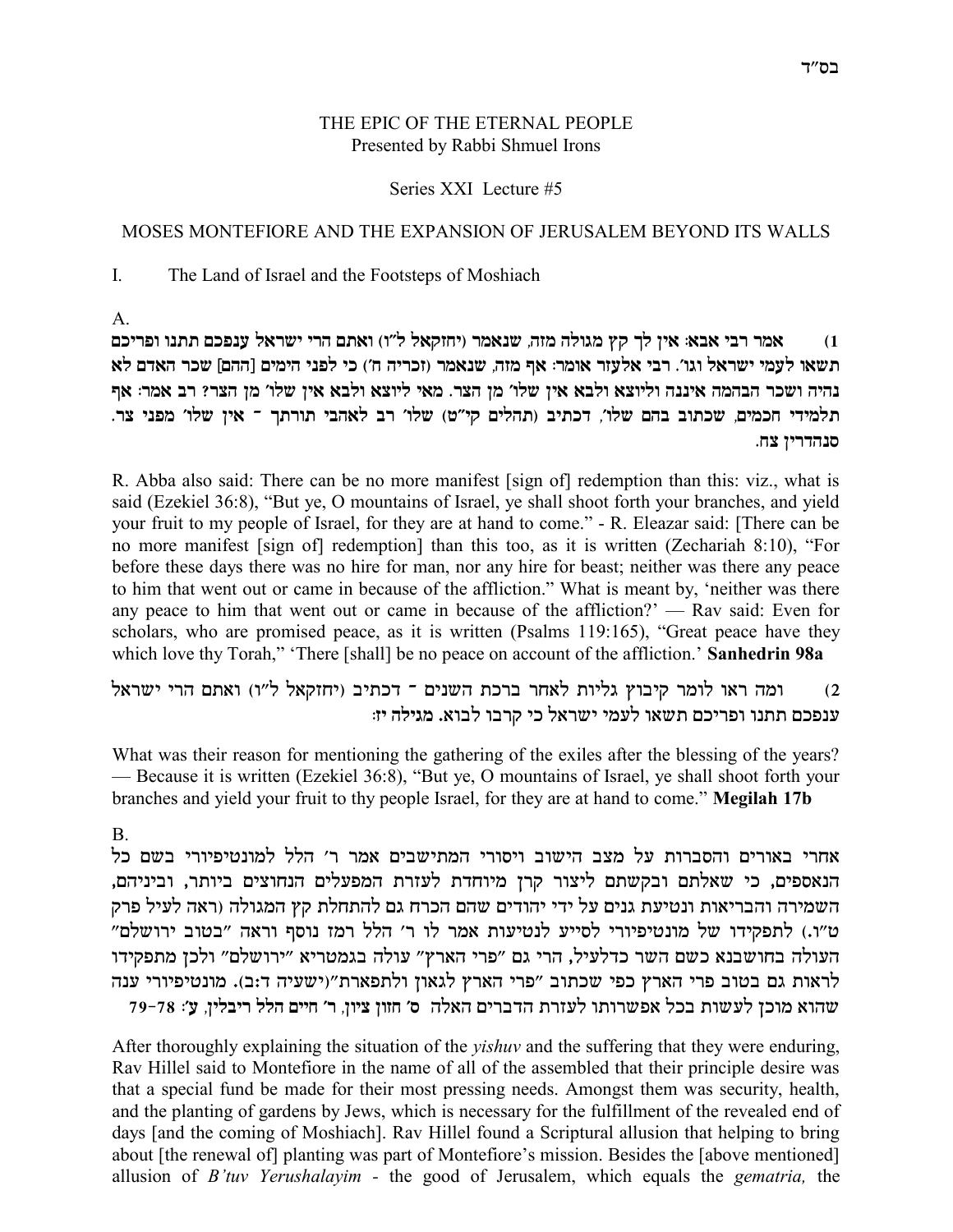numerical equivalent of his name, the numerical value of the phrase, "פרי הארץ" (fruit of the land) is equal to the *gematria* of **'רושלם** Jerusalem. It is therefore part of his mission to see the good of the equivalent of Jerusalem, i.e. the fruit of the land, as it says in Scripture (Isaiah 4:2), "... and the fruit of the earth shall be excellent and comely ..." Montefiore responded that he was prepared to do all that was in his power to be of help in these matters. . . . **Sefer Chazon Tzion, R. Chaim Hillel Rivlin, pp. 78-79**

II. Moses Montefiore and the Expansion of the Yishuv in Eretz Yisrael

A. From all information I have been able to gather, the land in this neighbourhood appears to be particularly favourable for agricultural speculation. There are groves of olive trees, I should think, more than five hundred years old, vineyards, much pasture, plenty of wells and abundance of excellent water; also fig trees, walnuts, almonds, mulberries, etc., and rich fields of wheat, barley, and lentils; in fact it is a land that would produce almost everything in abundance, with very little skill and labour. I am sure if the plan I have in contemplation should succeed, it will be the means of introducing happiness and plenty into the Holy Land. In the first instance, I shall apply to Mohammad Ali for a grant of land for fifty years; some one or two hundred villages; giving him an increased rent of from ten to twenty per cent, and paying the whole in money annually at Alexandria, but the land and villages to be free, during the whole term, from every tax or rate . . . and liberty being accorded to dispose of the produce in any quarter of the globe. This grant obtained, I shall, please Heaven, on my return to England, form a company for the cultivation of the land and the encouragement of our brethren in Europe to return to Palestine. Many Jews now emigrate to New South Wales, Canada etc.; but in the Holy Land they would find a greater certainty of success; here they will find wells already dug, olives and vines already planted, and a land so rich as to require little manure. By degrees I hope to induce the return of thousands of our brethren to the Land of Israel. I am sure they would be happy in the enjoyment of the observance of our holy religion, in a manner which is impossible in Europe. **Diary of Sir Moses Montefiore, June-July 1839, Quoted in "Moses Montefiore" by Abigail Green**

B. "Energy and talent exist. Nothing is needed but protection and encouragement." **Journal of Lady Judith Montefiore, June-July, 1839**

C. "You shall have any portion of land open for sale in Syria," he said, "and any other kind which by application to the Sultan might be procured for you. You may have any one you would like me to appoint as Governor in any of the rural districts of the Holy Land, and I will do everything that lies in my power to support your praiseworthy endeavors." He further gave instructions to his Minister of Finance, Hurglios Bey, to confirm these assurances in writing. **Journal of Lady Judith Montefiore, July 1839**

D. . . . . Montefiore . . . requested permission to "visit the Holy Land, to carry out the necessary assistance [so] that the poor of the [Jewish] *millet* will be occuped with agriculture and other crafts, and thus they will be free from begging." **Summary of the petition submitted to the Ottoman Sultan Abdul Mejid by Sir Moses Montefiore on July, 1855, Quoted in "Moses Montefiore" by Abigail Green**

E. Arrived at Jerusalem, Sir Moses encountered considerable opposition to his determination to devote the funds in his hands to reproductive enterprises. The Jews considered that it was no part of their duty to work or to learn to earn their living, and protested that their task in life was sufficiently fulfilled by prayer and religious exercises. With his usual good sense, Sir Moses persisted in his wise resolution. He laid the foundation-stone of a hospital, planned the Touro Almshouses outside the Jaffa Gate, gave orders for the erection of a windmill, opened a girls'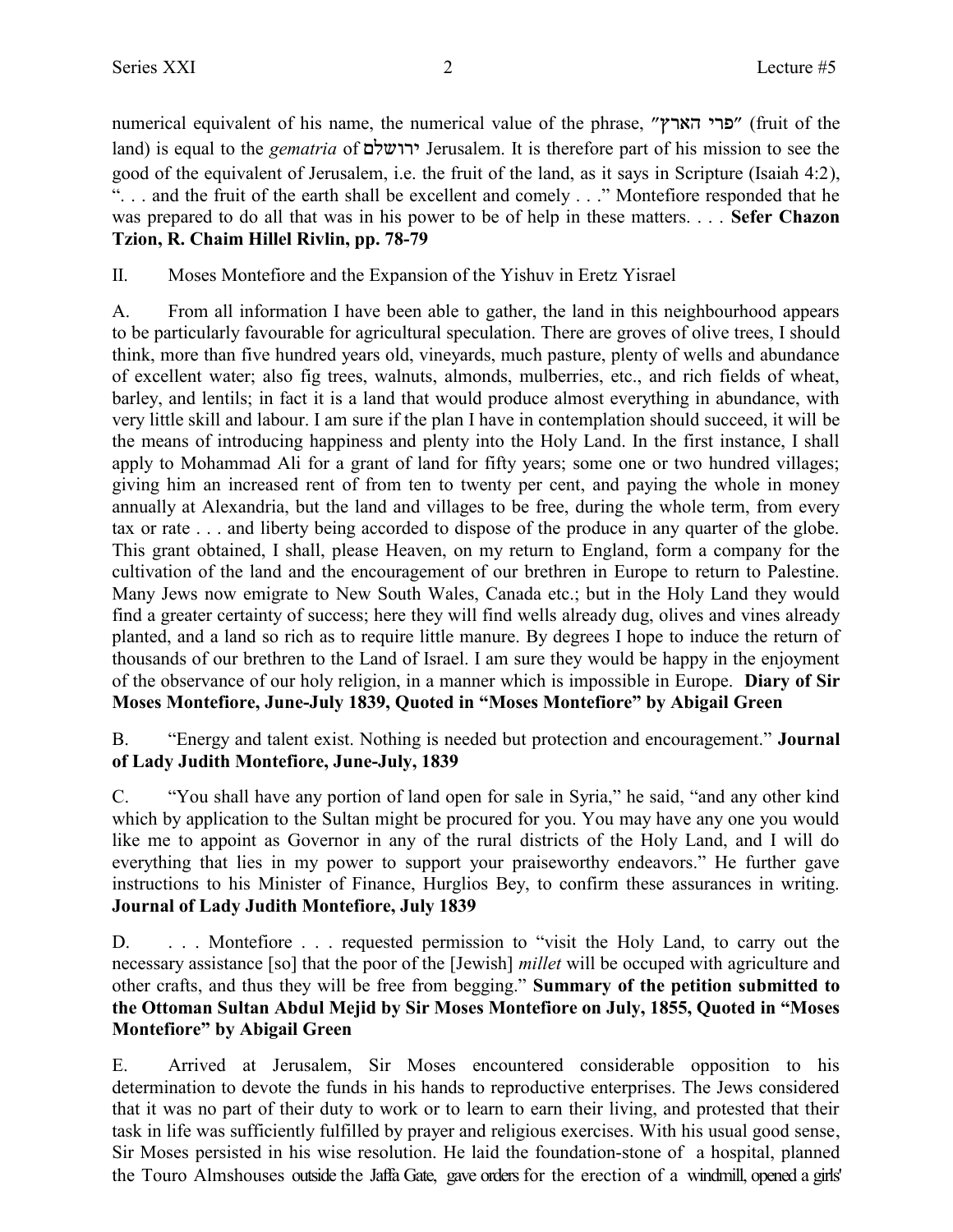school and an Industrial school, had the public slaugtering-place removed from the Jewish quarter where the offal had been allowed to accumulate since the days of the Caliph Omar, to a place without the city, and established agricultural colonies at Jaffa, Safed, and Tiberias. **"Moses Montefiore" by Lucien Wolf**

F. Next to the religious, it is the national idea which never leaves him. . . . The answer which he gave to my question, whether he really entertained any hope of a future national restoration of the Israelites in the Holy Land characterises the man. With a smile which lighted up his countenance, he replied, "Of this I am quite certain; it was my constant dream, and I hope will be realised one day when I shall be no more." And to the objection how it would be possible to gather in the Israelites scattered in all corners of the globe, he replied: "I do not expect that all Israelites will quit their abodes in these territories in which they feel happy, even as there are Englishmen in Hungary, Germany, America, or Japan; but Palestine must belong to the Jews, and Jerusalem is destined to become the seat of a Jewish empire." **An account of a meeting with Sir Moses Montefiore written by Leo Hollander of Hungary in June of 1863**

G. "There now remains for me to present to you my humble opinion as to the most practicable remedies which can be applied for the mitigation of the evils under which our brethren in the Holy Land labor, and to state to you the result of that investigation. Let me remind you, in the first place, that in our own country it seems to have become the settled opinion of those to whom England would point as the men of the highest intellect, and the greatest experience and zeal in the cause of humanity, that the wisest scheme for being at the same time useful and charitable to the poor, is to be found in the erection, maintenance, and improvement of dwelling-houses. The reasons on which this opinion is founded have been of late so often and so ably expounded, that any attempt to enlarge upon them here would be out of place. But if these reasons apply to the condition of the poor of England, I am convinced, by the information I received from the most intelligent persons in the East, and by a careful and anxious study of those circumstances which surround the Jews of Palestine—circumstances which I have attempted to foreshadow in this Report—that the same reasons apply with tenfold force to the poverty and distress which prevail amongst our co-religionists in the Holy Land. I am therefore of opinion, that the balance of the Relief Fund cannot be better employed than in the erection of dwellings, as far as the means will admit, on the ground already selected by me—a ground which, for its healthy position, and many other reasons, I deem best adapted for the desired object. I would further suggest to my co-religionists, that with a view of removing existing evils, and of promoting the well-being of the Jews in the Holy Land, a general collection should be made, so as to constitute a fund, as well for the encouragement of agricultural pursuits, and as for the erection of additional dwellings outside the walls of the Holy City. I am quite aware that your honorable Board could not impose on itself so heavy and responsible an undertaking; but I hope and believe that the Jews at large may direct their attention thereto, and conjointly, by means of Building Societies, or otherwise, organize the necessary arrangements." **Report by Sir Moses Montefiore to the Board of Deputies of British Jewry regarding his fact finding trip taken in 1866**

H. "The great regard which I always entertained towards our brethren in the Holy Land has now become, if possible, doubly increased, so that if you were to ask me, 'Are they worthy and deserving of assistance?' I would reply, 'Most decidedly.' 'Are they willing and capable of work?' 'Undoubtedly.' 'Are their mental powers of a satisfactory nature?' 'Certainly.' 'Ought we, as Israelites, in particular, to render them support?' 'Learn,' I would say, 'if your own sacred Scriptures do not satisfy you, from non-Israelites what degree of support those are entitled to who consecrate their lives to the worship of G-d. Go and cast a glance upon the numerous munificent endowments; upon the magnificent institutions; upon the annual contributions, not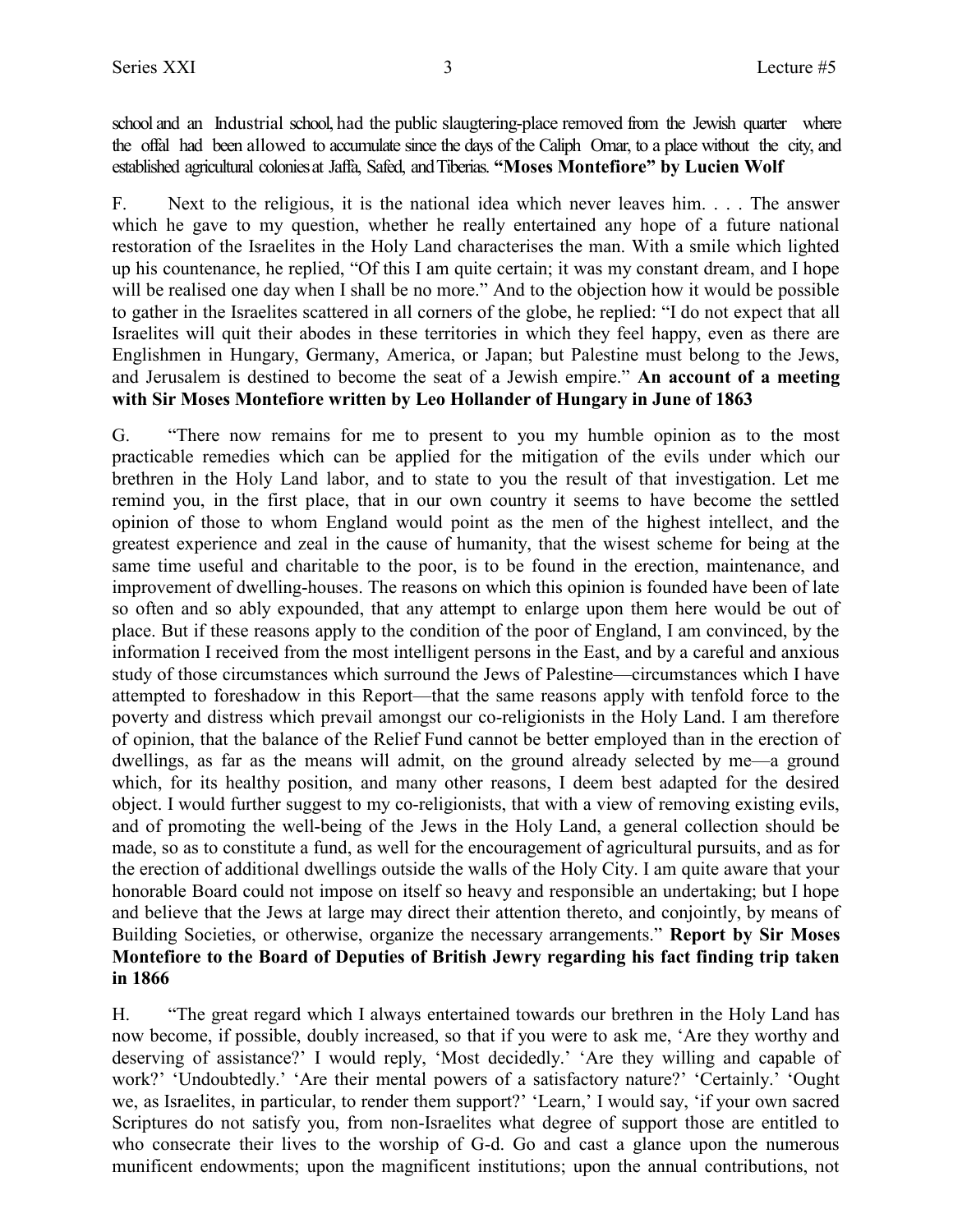only in Jerusalem, but in every part of the world; not only by individuals, but by almost every mighty ruler on earth. Notice the war which had broken out within our recollection respecting a privilege of repairing a house of devotion, all for the sole object to support religion, - and are we Israelites to stand back and say, "We are all practical men; let everybody in Jerusalem go and work. We do not want a set of indolent people who, by poring over books, teaching the word of G-d, think they are performing their duties in life, and wait for our support." The Jews in Jerusalem, in every part of the Holy Land, I tell you, do work; are more industrious even than many men in Europe, otherwise none of them would remain alive; but, when the work does not sufficiently pay; when there is no market for the produce of the land; when famine, cholera, and other misfortunes befall the inhabitants, we Israelites, unto whom G-d revealed Himself on Sinai, more than any other nation, must step forward and render them help—raise them from their state of distress. If you put the question to me, saying thus: 'Now we are willing to contribute towards a fund intended to render them such assistance as they may require; we are ready to make even sacrifices of our own means if necessary; what scheme do you propose as best adapted to carry out the object in view? ' I would reply: 'Carry out simply what they themselves have suggested; but begin, in the first instance, with the building of houses in Jerusalem. Select land outside the city; raise, in the form of a large square or crescent, a number of suitable houses, with European improvements ; have in the center of the square or crescent a synagogue, a college (yeshiva), and a public bath. Let each house have in front a plot of ground large enough to cultivate olive-trees, the vine, and necessary vegetables, so as to give the occupiers of the houses a taste for agriculture. The houses ought to pay a moderate rental, by the amount of which, after securing the sum required for the payment of a clerk and overseer, and the repair of the houses, there should be established a Loan Society on safe principles, for the benefit of the poor working class, the trader, the agriculturist, or any poor deserving man. Two per cent, should be charged on each loan, so as to cover thereby the expenses necessary for a special clerk, and the rent of an appropriate house. If the amount of your funds be sufficient, build houses in Safed, Tiberias, and Hebron, on the same plan; establish, by the rental also, Loan Societies on similar principles of security. And should you further prosper, and have £30,000 or £50,000 to dispose of, you will, without difficulty, be able to purchase as much land as you would like in the vicinity of Safed, Pekeein, Tiberias, Hebron, Jerusalem, Jaffa, and Khaifa, and you will find in all those places a number of persons who would be most willing to follow agricultural pursuits. There are, according to the applications which have been printed, more than 170 persons ready in Safed and Tiberias alone; Pekeein and Khaifa also offer a good number: but there are, no doubt, persons, even in Jerusalem, who are willing to cultivate land.' And if now you address me, saying, 'Which would be the proper time to commence the work, supposing we were ready to be guided by your counsel?' my reply then would be, 'Commence at once; begin the work this day, if you can. Our brethren throughout Europe, Persia, and Turkey have been roused by your promises, which have been made known to them in the most hopeful terms by Hebrew, German, French, Italian, and English periodicals. You led them to cherish the hope that you would surely make no delay in proceeding to ameliorate the condition of the Sons of Zion. They now cry out, "Here we are; give us land, give us work: you promised to do so. We are willing, for the sake of our love to Jerusalem, to undertake the execution of the most laborious tasks;" but the Representatives of the Community have no answer to give; they simply, with a cast-down countenance, say, in the words of King Solomon, "Clouds and wind without rain." You are then, I repeat, in sacred duty bound not to disappoint them any longer. Begin the hallowed task at once, and He who takes delight in Zion will establish the work upon you.'" **Sir Moses Montefiore's Report to the Board of Deputies of British Jewry in 1874 regarding their support of Eretz Yisrael**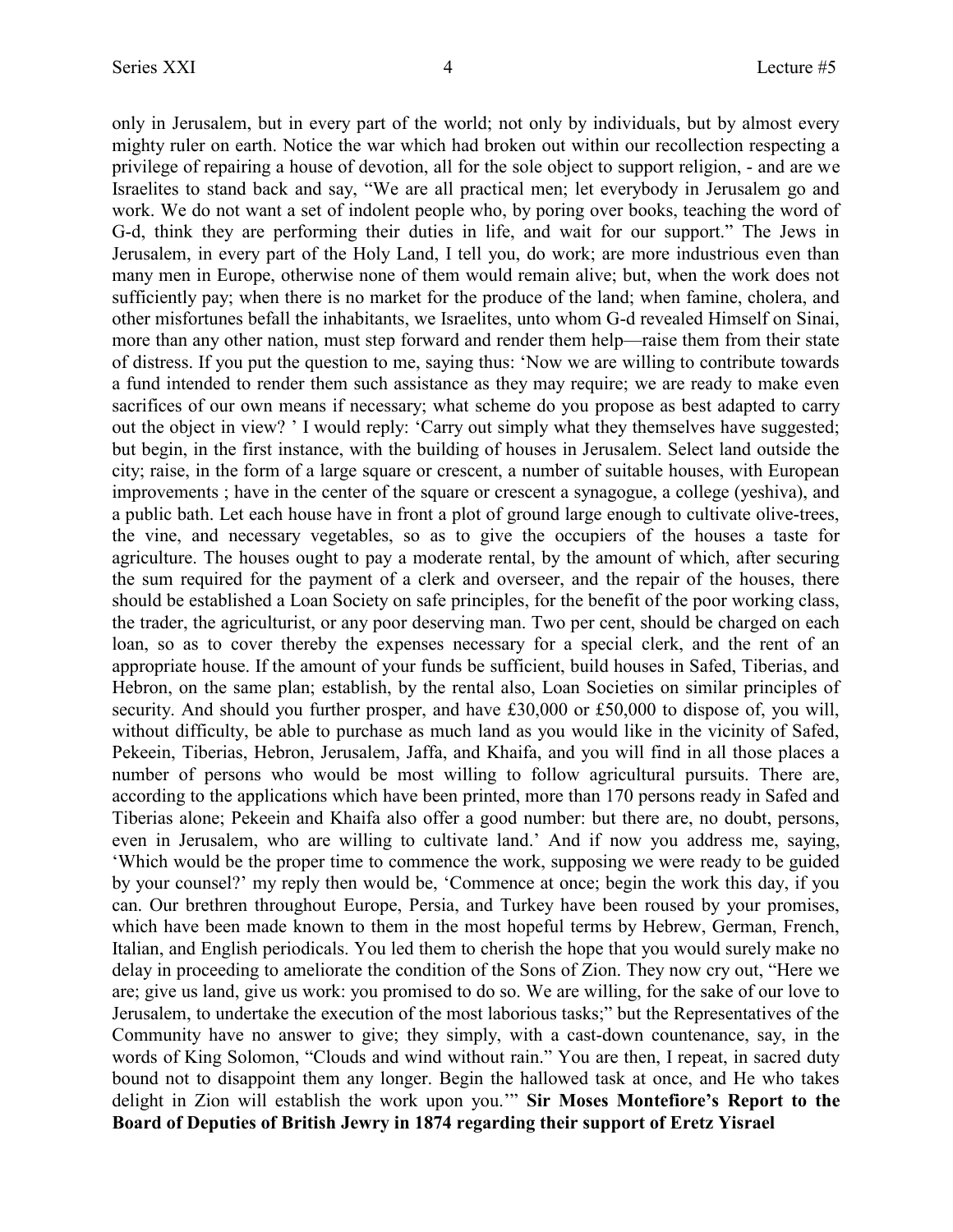#### III. The Rabbis of Kutna and Kalish

A.

הגאון האמתי רבן של ישראל ר' משה יהודה ליב ב"ר בנימין ביניש מילדי ק"ק לונשיץ (1 במדינת פולין האב״ד בק״ק קוטנא, צדיק נשגב אור ישראל והדרו ותפארת גדולתו נודעת למדי בכל תפוצות ישראל בחבורו הטהור "תפארת ירושלם" שנדפס פעמים רבות בסוף המשניות, והוא לישב בכל מקום תמיהות הגאון אור עולם ר' עקיבא איגר אשר נשאר בצריך עיון. בו נודע גבורות תורתו והדרו לשדד וללבן ולברר כל שיטות הראשונים בדרך האמת והישר לאמתת ש״ת. חברו בעיה״ק ירושלם אשר שכן בה ערך שמונ[ה עשרה] שנה ולא עסק בה רק בעומקא של הלכה להגדיל תורה ולהאדירה. וקודם בואו אל הקדש חבר שו״ת שני חלקים ״זית רענן״ על סדר הטורים. והעמיד תלמידים רבים מורי הוראות בישראל. הוא היה שר המסכים על ספר "שר האלף" להרא"ל מצונץ בשנת תרט״ו. ונקרא אל על ויצתה נשמתו בטהרה ביום ג׳ שבט תרכ״ה לפ״ק. תולדות חכמי ירושלים, **238 'b wlg ,oiwnext ail dix` 'x**

The true *Gaon* of Israel, Rav Moshe Yehudah Leib ben Rav Binyamin Beinish was born in the holy community of Lunshitz, Poland, and was the *Av Bais Din* (Chief Justice of the Rabbinic Court) of the holy community of Kutna. He was an exalted *tzaddik* (saint), a luminary in Israel. His majesty and the splendor of his greatness was well known throughout the Jewish Diaspora through his pure work, *Tiferes Yerushalayim*, which has been repeatedly reprinted as an addendum to the *Sefer Mishnayos*. The focus of that work is the resolution of the difficult questions raised by the *Gaon*, the luminary of Israel, Rav Akiva Eiger, which he had left unresolved. Through that work, [*Tiferes Yerushalayim*,] his brilliant Torah scholarship became known as well as his ability to plumb the depths of all of the opinions of the early authorities and to arrive at a Torah true solution. He composed this work in the holy city of Jerusalem in which he lived for a period of [1]8 years and devoted himself totally to the intense study of halacha (Torah law) in order to expand our knowledge and add to our appreciation of its beauty. Before he arrived in the holy city he had already composed his two volume work of responsa, *Zais Raanan*, written in accordance with the order of the *Tur*. He established many disciples who became halachic authorities. He was also the one who gave the approbation upon the work, *Sar HaElef*, written by Rav Aryeh Leib of Tzuntz in the year 5615 (1855). His pure soul departed from this world on the third of Shevat, 5625 (1865). **Toldos Chachmei Yerushalyim, R. Aryeh Leib Frumkin Vol. 3 p. 238**

"הוב משה ליב $\kappa = 1$ אב בית דין דקהלת קוטנא ומחבר הספרים "זית רענן" ו"תפארת ירושלים (2 אחר שמסר את כסא הרבנות לבנו קבל הבן עליו לשלוח לו ירושלימה די ספוקו למחיה, למען יוכל  $\,$  -לעסוק בתורה מתוך שלוה בלא שיצטרך לבריות. הרב משה ליב עלה ארצה בשנת תר"ז והתישב בירושלים בדירה ששכר בחצר ה"חזקה" של ר' דוד ילין טביא מלומז'ה ובה הקצה חדר אחד לבית המדרש לתורה ולתפלה. בכל יום נתן שני שעורים לפני לומדים מופלגים בתלמוד ובפוסקים בבית המדרש "מנחם ציון" בחורבת ריה"ח. היה יושב כל היום בטלית ותפלין ומלמד תורה שלא על מנת לקבל שכר. משנת תר"ח היה מנשיאי הת"ת וישיבת "עץ חיים" בירושלים. חבר את ספרו "תפארת ירושלים" על משניות, התפלל יום יום ע"י הכתל המערבי, נחשב כראש וראשון של רבני ירושלים **163 'r oenix awri 'x ,dwizrd milyexi** .micxtqde mifpky`d

**Rav Moshe Leib, the** *Av Bais Din* **(Chief Justice of the Rabbinic Court) of the community of Kutna and the author of** *Zais Raanan* **and** *Tiferes Yisrael***.** After [R. Moshe Leib] had given over his rabbinic position to his son, his son committed himself to continually send funds to Jerusalem to adequately support [his father there], to enable him to serenely dedicate himself to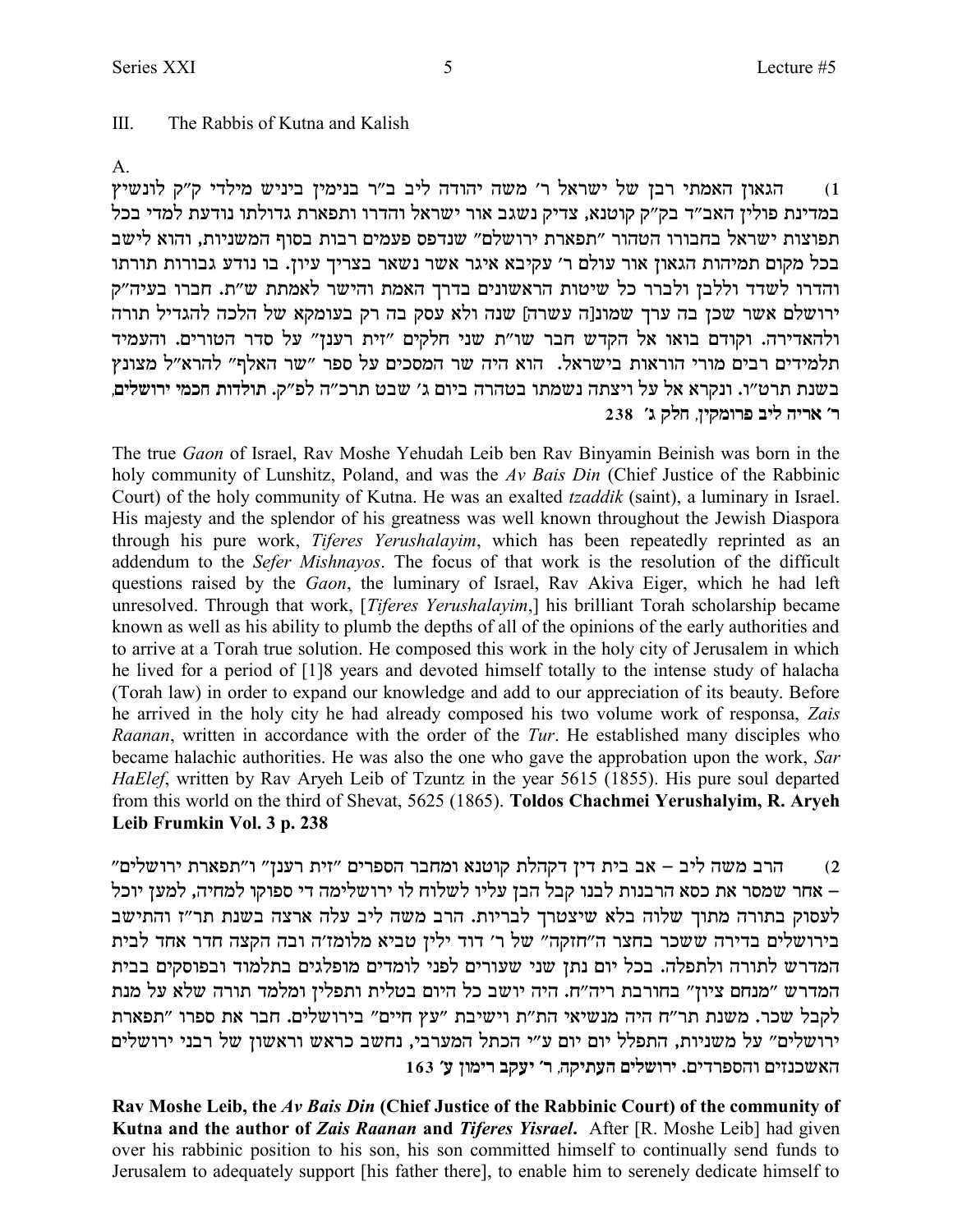the study of Torah without having to depend upon communal support. Rav Moshe Leib went up to Eretz Yisrael in the year 5607 (1847) and settled in Jerusalem in an apartment which he had rented in a "chazakah" (having the sole right of determining occupancy) courtyard of Rav David Yelin *Tavia* (Yelin is Polish for deer, Tavia is its Aramaic equivalent) of Lomza. One room of the apartment he dedicated to be a *Bais Midrash* for the study of Torah and prayer. Everyday he delivered two lectures in Talmud and *Poskim* (halachic authorities) to outstanding Torah scholars in the Bais Medrash of Menachem Tzion, located in the Churva (ruins) of Rabbi Yehudah HaChasid. He sat all day wearing his *tallis* and *tefilin* and taught Torah without receiving any recompense. From the year 5608 (1848) he was the president of the Talmud Torah and the Yeshiva Etz Chaim in Jerusalem. [During this time,] he composed his work, *Tiferes Yerushalayim*, on *Mishnayos*. He prayed everyday at the Western Wall. He was considered to be the leading rabbi amongst both the Ashkenazim and Sefardim. **Yerushalayim HaAtika, R. Yaakov Rimon, p. 163**

B.

"מגאון האדיר רבי מאיר אויערבאך הנודע גם בשם הרב מקאליש, בעל התשובות "אמרי בינה **i** היה הרב הרשמי הנבחר הראשון לאשכנזים במאה השביעית. עלה לירושלם בשנת תר״ך ומאז עמד  $\dots$ . . . . ...<br>בראש האשכנזים עד יום פטירתו והיה מראשי הבונים של הישוב והמעורר לישוב החקלאי **269 'r 'b wlg ,oiwnext ail dix` 'x ,milyexi inkg zeclez** .g"lxz xii` 'g xhtp

The exalted Gaon, Rabbi Meir Auerbach, who was also known as the Rav of Kalish, the author of the work of responsa, *Imrei Bina*, was the first official Rav of Yerushalayim during the seventh century [of the sixth millenium] (5601-5700). He came to Jerusalem in the year 5620 (1860) and stood at the helm of Ashkenazic Jewry until his passing. He was from the primary builders of the Yishuv and strongly encouraged the establishment of agricultural colonies. . . . He passed away on the eighth of Iyar, 5638 (1878). **Toldos Chachmei Yerushalyim, R. Aryeh Leib Frumkin Vol. 3 p. 269**

הרב מאיר בן יצחק אויערבאך נולד א׳ דר"ח אדר 1815 בעיר דאבריא אצל קאליש בפולין (2  $\sim$  הרוסית ומת ה' אייר 1878 בירשלים. הוא היה רב בקאליש ובשנת 1860 נסע לירושלים ויסד שם ישיבת "אהל יעקב" ואח"כ נבחר לרב כללי לעדת האשכנזים. במשמרתו זאת מנה שוחטים ובודקים מיוחדים מהאשכנזים, כי השוחטים הספרדים נוהגים "בהשחזה" מיוחדת ובבדיקה אינם נוהגים כהרמ״א במקום ר״י קארו. חכם הספרדים ר׳ דוד חזן התנגד להפרידה ולימינו עמדה הממשלה הטורקית אשר הכירה בתור היהודים רק הספרדים אשר המושלמנים אוכלים משחיטתם אף כי אינם מדקדקים בטריפות, אך לא יאכלו משחיטת הנוצרים ולא רצו לאכול משחיטת האשכנזים כי לדעתם אינם יהודים אמתים ומפני שלא יכלו למכור הטריפה למושלמנים בקש [ר׳] אויערבאך מהחכם באשי להודיע להממשלה כי האשכנזים הם יהודים כמו הספרדים. וכאשר מנע לעשות כן רצה [ר'] .<br>אויערבאך להחרימו, עד כי בשנת 1864 הכריח את החכם להודות כי האשכנזים הם יהודים כמוהם. ומאז נפרדה עדת האשכנזים המספרדית בעניני השחיטה. בשנת 1866 יסד [ר'] אויערבאך בירושלים המפעל הנודע ועד הכללי אשר תכליתו היתה ג״כ להפריד בין האשכנזים והספרדים בתרומת הצדקה **177 '` wlg l`xyi xve`** .hp`lq l`eny 'x zgbyd zgz cred bdpzi dzre .l"egn d`ad

HaRav Meir ben Yitzchak Auerbach was born on *Rosh Chodesh* (the first of the Hebrew month of] *Adar*, 1815, in the town of Dobria which is adjacent to Kalish in Russian (Congress) Poland and died on the fifth of Iyar 1878 in Jerusalem. He was the Rav of Kalish and in the year 1860 he traveled to Jerusalem to established there the yeshiva, "Ohel Yaakov" and afterwards was chosen to be the Chief Rabbi of the entire [Jerusalem] Ashkenazic community. During his term of office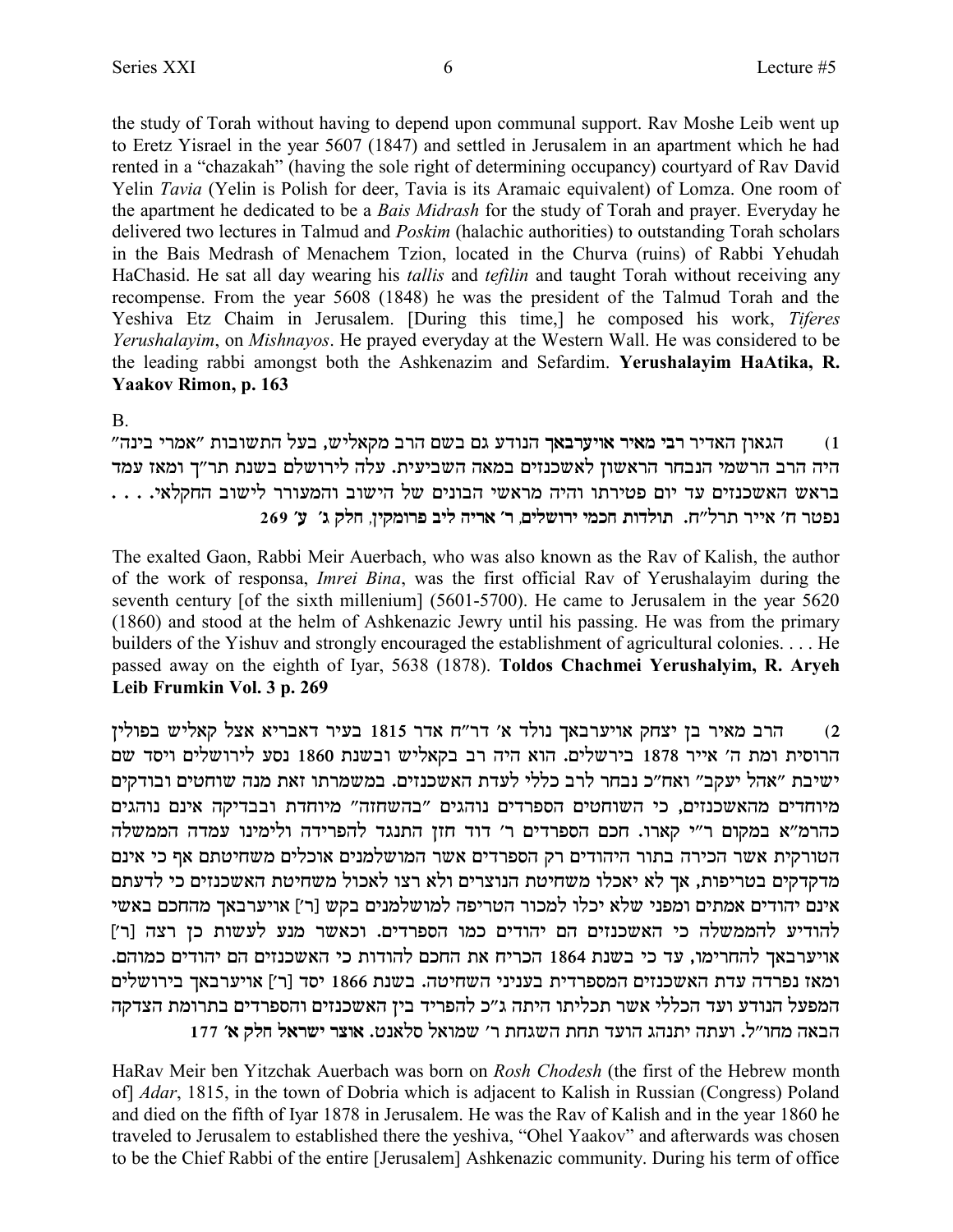he appointed *shochtim u'bodkim* (ritual slaughterers and inspectors) for the Ashkenazic community, as the Sefardim had specific guidelines of sharpening their slaughtering knives and in regards to checking [the lungs] they followed the rulings of Rav Yosef Karo, rather than the Ramo (Rav Moshe Isserlis). The Chief Rabbi of the Sefardim, Rav David Chazan, was opposed to the creation of a separate institution and was supported in this effort by the Turkish government who only recognized the Sefardim as being the true Jews and ate of their ritual slaughter. Even though the Moslems were not averse to eating *treifos* (an animal whose health was in danger) they would not eat animals slaughtered by Christians (which was not accepted to be *chalal*, the ritual slaughter allowed to be eaten by Moslems) and were averse to eating animals slaughtered by Ashkenazim, as they didn't consider them to be true Jews. Now since that was the case, the Ashkenazim were not able to sell the animals that they deemed to be *treif* to the Moslems [which would therefore cause them a terrible financial loss and make it impossible for them to maintain a separate *shechita*]. Rav Auerbach requested of the *Chacham Bashi* (the Sefardic Chief Rabbi, Rav David Chazan) to inform the Turkish authorities that the Ashkenazic Jews are just as authentic as the Sefardim. When he refused to do so, Rav Auerbach sought to put him in *Cherem* (a ban of excommunication). Under pressure, in the year 1864, the Chief Sefardic Rabbi admitted to the Turkish authorities that the Ashkenazim are equally Jewish. From that time on, the Ashkenazic community created its own separate *Shechita* (ritual slaughter). In the year 1866 Rav Auerbach created in Jerusalem the organization known as the *Vaad Haklali* (the Central Committee) whose purpose was to further create a separation between the Ashkenazim and Sefardim in regards to the charity funds that came from outside Eretz Yisrael. At present this organization is headed by Rav Shmuel Salant. **Otzar Yisrael, Vol. 1 p. 177**

3) Since the Ashkenasim were new settlers, the Mohammedans did not know whether they are Jews or not. The Sphardim refused to testify to that effect, for they feared the material loss which a separate slaughter-house will cause them. The question finally came up before the Caddi (the chief Mohammedan authority on matters of religion). Here an opportunity presented itself for Rabbi Samuel to demonstrate his wisdom and skill. He argued before the Caddi (the chief Turkish judge) that since inter-marriage is strictly forbidden among Jews, the best way to ascertain whether the Ashkenasim are Jews or not is to see whether the Sphardim marry with the Ashkenazim on not. The Caddi realized from this argument that the Ashkenasim are, indeed, real Jews and gave them permission to run their own slaughter-house. **Rabbainu Shmuel Salant by Rabbi Nosson Nota Salant (original English version) p. 19**

4) רבי מאיר אוירבוך שמש ברבנות בכמה קהלות בחוץ לארץ. בשנת תר"ך עזב את פולין ועלה ירושלימה. קבע את דירתו בקצה רחוב היהודים בחצר שנקראה אחרי כן על שמו "חצר הרב .<br>מקאליש". הרב מקאליש עם הרב רבי שמואל סלנט נהלו את העדה באהבה. בכבוד ובהבנה הדדית הוא עזר מכספו לנצרכים. מסביבו התרכזו טובי הצעירים מבני ירושלים מיסדי השכונות הראשונות ובוני פתח–תקוה. כשחלה יורש העצר הרוסי, בא אליו הקונסול הרוסי בירושלים בשם הצאר ובקשו שיתפללו להבראתו והרב ערך תפלה מיוחדת. לאחר זמן כשיורש העצר הבריא, בא אליו הקונסול .<br>הרוסי, כרע לפניו על ברכיו והגיש לו מכתב תודה מאת הצאר בצרוף אלף רובל לצרכי עניי העיר. השר משה מונטפיורי היה מכבדו מאד ואף שלח לו מלונדון גביע כסף לקידוש. רבי מאיר התנגד בתוקף ליציאה מן הארץ. בצוואתו לפני מותו הזהיר את נכדו ויורשו בירושלים שאם יסע לחוץ **163 'r oenix awri 'x ,dwizrd milyexi** .mixry d`na ezia zyexia ezekf z` ciqti ux`l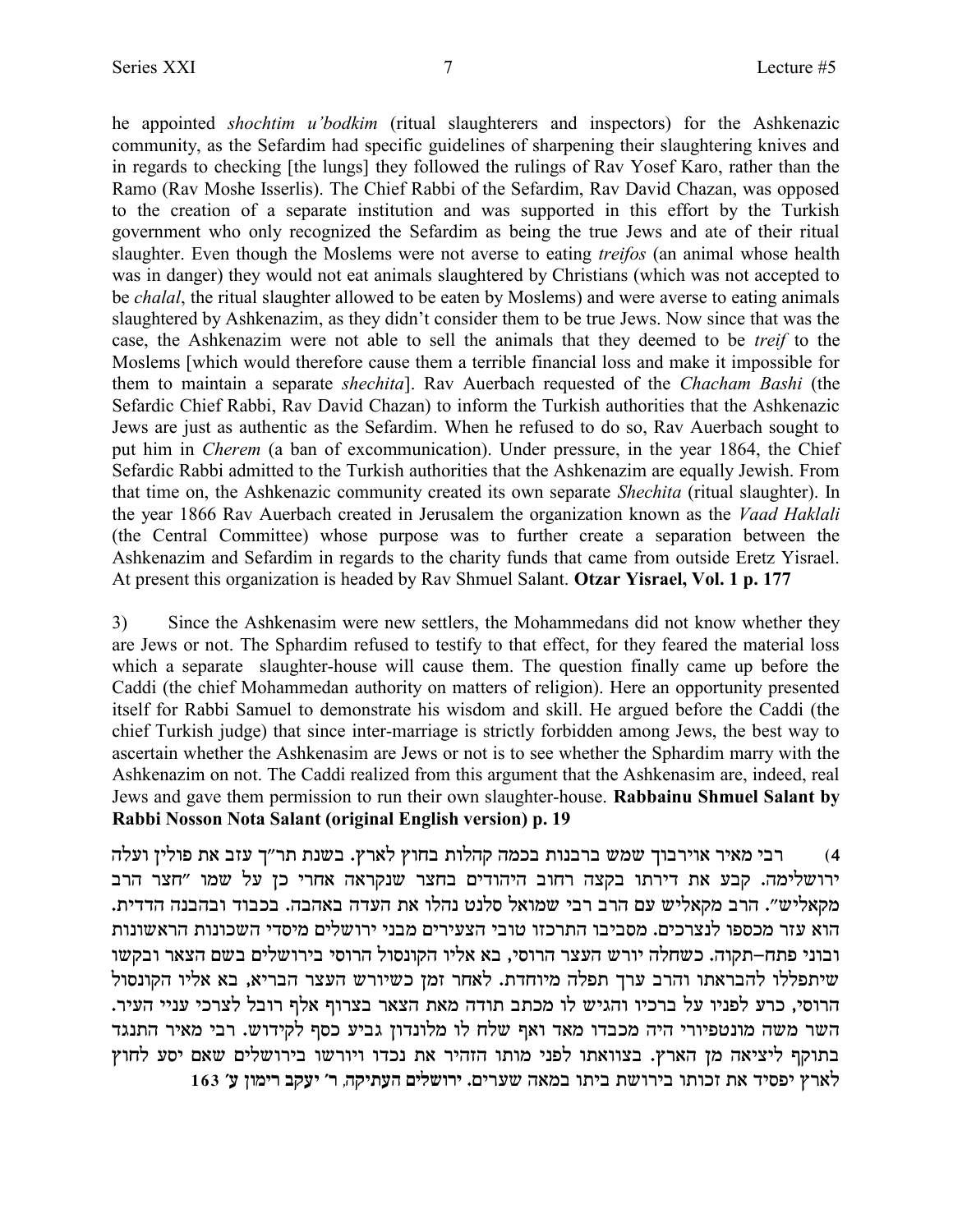Rav Meir Auerbach served in the rabbinate in many communities outside of Eretz Yisrael. In the year 5620 (1860) he left Poland and went up to Jerusalem. He settled in an apartment at the end of the "Jew Street" in a courtyard that afterwards was named after him, "the Courtyard of the Rav of Kalish". The Rav of Kalish together with Rav Shmuel Salant guided the community through love, with respect, and mutual understanding. [Rav Auerbach] helped the needy through his own means. Around him gathered the best of the youth of Jerusalem, the founders of the first neighborhoods [outside the walls of Jerusalem] and the builders of Petach Tikvah. When the Crown Prince of Russia fell ill, the Russian consul came to him in the name of the Czar and beseeched him to pray on behalf of [the Crown Prince]. Thereupon the Rav uttered a special prayer on his behalf. Subsequently, when the Crown Prince recovered, the Russian consul came to [the Rav of Kalish], fell upon his knees and presented him with a letter of thanks from the Czar together with a donation of a thousand rubles on behalf of the needs of the poor of Jerusalem. Sir Moses Montefiore held him in great respect and even sent him, from London, a silver Kiddush cup. Rav Meir Auerbach was strongly opposed to traveling outside of Eretz Yisrael and in the will that he made before he died he admonished his grandson and heir who lived in Jerusalem that if he travels outside of Eretz Yisrael he would forfeit his right to inherit his house in Meah Shearim. **Yerushalayim HaAtika, R. Yaakov Rimon, p. 163**

IV. Rav Shmuel Salant, Jerusalem's Chief Ashkenazic Rabbi

A. In the month of Shevat of that year, Rabbi Samuel and his companions succeeded in getting a ship for Beirouth, Syria, and from there they sailed for Jaffe on a sailing vessel. In the month Ador of the year 5601 (1841), the whole party arrived at Jerusalem. The Ashkenasic Community at that time was a very small one. It consisted of about 500 souls. Their spiritual guides there were Rabbi Joseph Sundel Salanter and Rabbi Isaia Bardaky. All of them belonged to one group Kallel, as it is commonly called. The leading orthodox Jews in Wilna, Russia, acted as their executors and guardians. They supported them financially and morally. To those Wilna-Jews the Ashkenasim of Jerusalem applied for an energetic religious and spiritual leader. Rabbin Samuel held the *title* and office of Chief Rabbi since then of the Ashkenasic Community in Jerusalem throughout his life till the end of the year 5669 (1909). We, as Jews, believe that one who is especially favored by Heaven can succeed to hold such an important and responsible position for such a long time continuously. This, if nothing else proves to us the greatness of this man. **Rabbainu Shmuel Salant by Rabbi Nosson Nota Salant (original English version) pp. 20-21**

B. As soon as Rabbi Salant arrived in Jerusalem, Rabbi Zundel Salant, who was then the authority on Rabbinical Law, said, "Since Rabbi Samuel Salant, my son-in-law, is more learned in Talmud than I, is it not more than proper that he should take my place." Since that time, Rabbi [Zundel] Salant refused to settle any difficulties that arose and referred everything to the young Rabbi [Samuel] Salant. **Rabbainu Shmuel Salant by Rabbi Nosson Nota Salant (original English version) p. 40**

C. Even when Rabbi Meir Auerbach, Rabbi of Kalish, Poland, came to Jerusalem and became the head of the כית דין (Rabbinic Court of Law), Rabbi Samuel maintained his position and good reputation as the head of the Jewish Tribunal רב ומו"ץ (*Rav U'Moreh Tzedek -* lit. teacher and faithful guide). In fact, both lived in peace and jointly led the Jewish Community of the Holy City. Because Rabbi Auerbach knew how to appreciate the work of the great Chief Rabbi Samuel Salant, he took his advice and did not interfere in the affairs of the city, during the first year after his arrival in order to acquaint himself with the life of its inhabitants. . . .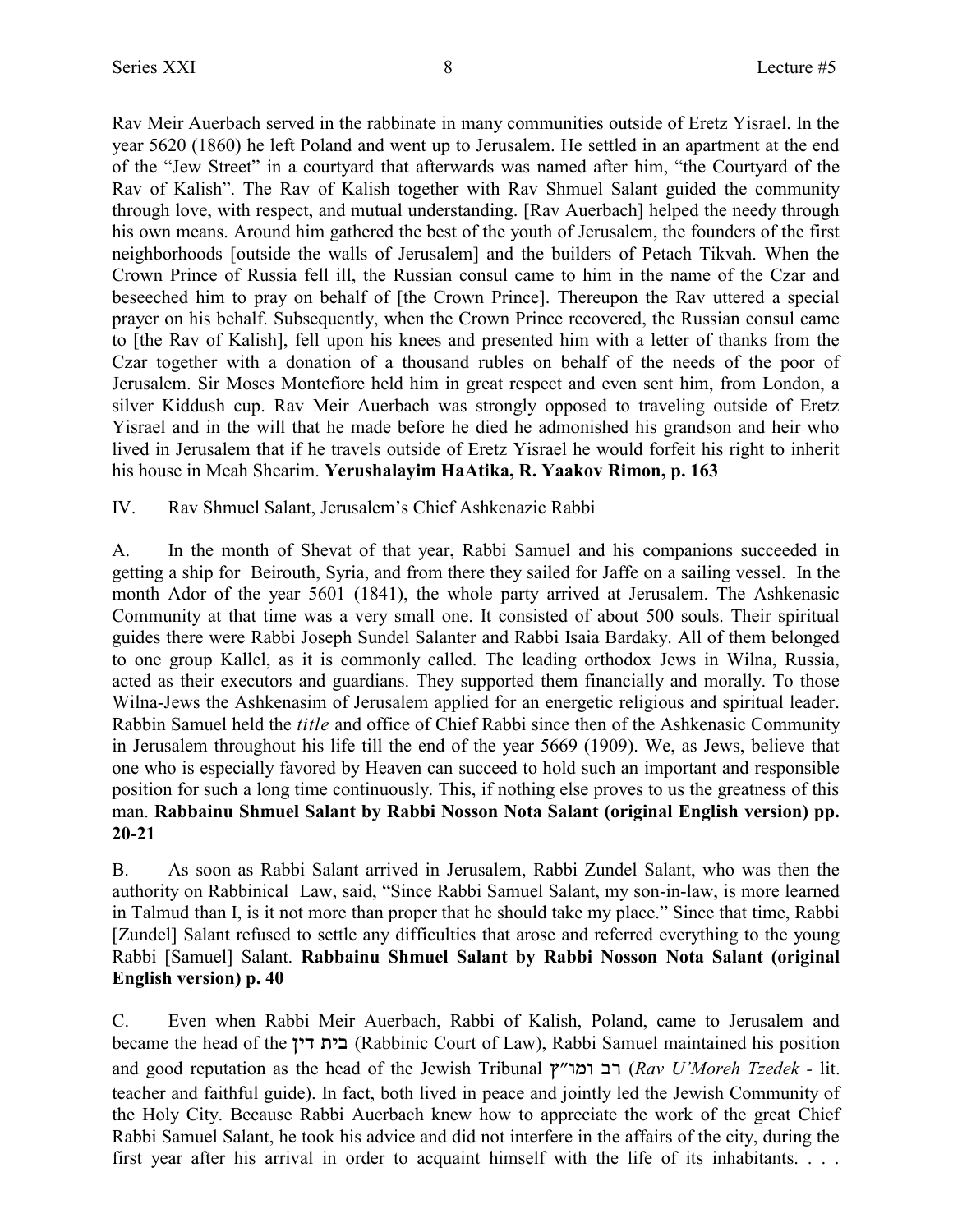Discussions usually arose between the Rabbi Samuel and the Kalisher Rabbi. The one who was to judge them was Rabbi Moishe Leib Kutner. He would listen to them and then give his decision as to who is right in the discussion. One day while they were discussing a topic; the Kalisher Rabbi refused to go to the Kutner Rabbi giving his reason that the Rabbi always seems to agree with Rabbi Salant. Rabbi Salant thought of an idea, and said, "You will argue my argument, and I will argue yours, and we will see with whom the Rabbi will agree. After the Kutner Rabbi listened to their arguments he said, "This time the Kalisher Rabbi seems to be right, but I am surprised to hear that Rabbi Samuel has changed his mind so suddenly. Rabbi Salant kept quiet, but the Kalisher Rabbi smiled and told him the whole story. **Rabbainu Shmuel Salant by Rabbi Nosson Nota Salant (original English version) pp. 21-23**

D. Rabbi Samuel, though himself elevated to his high position by authorities from without, namely from Wilna, yet it was his policy to see that at the head of educational and charitable institutions only native born, or, at least, old settlers of Jerusalem should be appointed, for he believed that only these know the needs of the people and how to provide for them, while when a newcomer assumes leadership, he usually begins his work after having decided upon matters of policy before reaching Jerusalem, and consequently, he is bound to fail. It was the opinion of Rabbi Samuel that all the Kallelim and charitable institutions should be united in their activities, and controlled by a body to be known as the Central Committee. Members of this committee are to be elected from each Kollel, so that every element, of the Ashkenazic population should be represented. During the last few years of his life, he was striving hard to organize for the Jewish population a representative body elected by secret ballot and to be known as the Community Council, but, on account of his old age, he was unable to avoid the great misfortune of Jerusalem Jewry, and unite all the various factions of the city, and the plans had to be postponed. **Rabbainu Shmuel Salant by Rabbi Nosson Nota Salant (original English version) pp. 23-24**

E. In the year 5608 (1848), Rabbi Samuel at the request of the directors of the Kollelim, left for Europe in order to get some material help for the Jews in Palestine. He visited the largest Jewish cities throughout Russia, Poland and Lithuania , and had great success in his mission. The yearly contributions for the Holy Land were doubled as a result of his work. That voyage lasted 2 and 1/2 years. In the year 5620 (1860) he went once more to Europe, this time to Germany. The purpose was to get for the Ashkenazic Jew the same right to raise funds there, as the Sefardi had. In order that the reader should have some idea of the way the Sphardim treated their Ashkenaz brothers in matters of money, I am going to state here an incident which took place in the year 5640 (1880), and which was published in the local newspaper "Habazeleth" in the issue of the 7th of Nisson of the same year. Baron Ferdinand de Rothschild, visited Jerusalem in that year, and after visiting the various charitable institutions of both communities — the Sephardim and Ashkenazim, he gave as an indication of his appreciation, the sum of \$1,200 to the known banker H. A. Valero (a Sphardi), to divide it among all the institutions. Valero divided the money in the following way: To the Sphardim: To the Sephard Community-\$600.00. To the Folk-Kitchen- 300.00. To the Talmud Torah-70.00. To the Synagogue-15.00. Total =  $$985,00$ . To the Ashkenazim: To the Ashkenaz Community-\$200.00. To the Synagogue-15.00. Total=\$215.00 This he did, notwithstanding the fact that the Ashkenaz population was nearly three times as big as the Sephard population. This was their practice always, and to do away with such injustice Rabbi Samuel went to Germany. While there, he convinced the charity trustees all over Germany of the great injustice that is done to the Ashkenazim by the Sephardim and it was, then, arranged that thereafter the money shall be divided in proportion to population and not according to the good will of the Sephardim. While at Koenigsberg, Prussia, he succeeded in getting the great philanthropist, Madame Polack, interested in the problem of the Synagogue,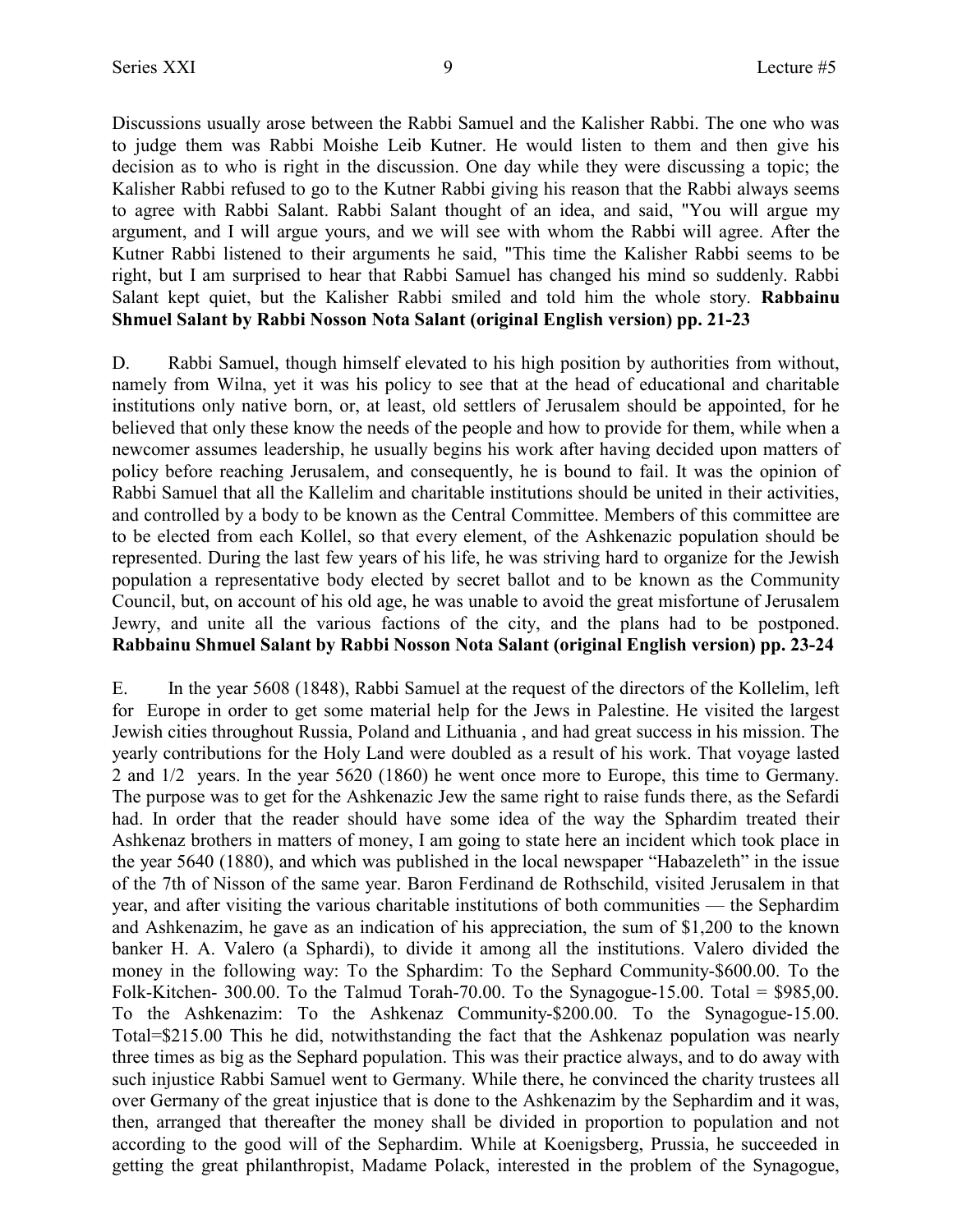Beth Jacob, better known as the great Synagogue, which was in construction for a long time, but could not be completed on account of the lack of funds. She gave him 3,000 Mark to cover the expense of the completion. From Germany he went to London. There he was met by Sir Montefiore, who came to his aid in his work of bettering the economic conditions of the Jews in Jerusalem, and especially for the great Synagogue. Rabbi Samuel in coordination with the other Rabbis of Jerusalem founded the well known institutions, Talmud Torah, Yeshibath Ez Chaim, Bikur Cholim Hospital, and the Central Committee Knesset Israel. They are the principle institutions of the city. Beside the institutions just mentioned Rabbi Samuel took an active part in all the other important and necessary institutions of Jerusalem. **Rabbainu Shmuel Salant by Rabbi Nosson Nota Salant (original English version) pp. 25-28**

F. In the year 5601 (1841), Rabbi Samuel Salant founded the Talmud Torah and afterwards also the Yeshivah Etz Chaim and Bikur Cholim Hospital. He was president of these institutions all his life. During his lifetime, the Yeshivah reached the enrollment of over a thousand students, more than two hundred of these taking post graduate courses. Rabbi Salant also established a Public kitchen in connection with the Yeshivah. The Bikur Cholim Hospital also flourished during his lifetime and patients flocked to it from every city and town of Palestine. There they received splendid treatment without payment. Rabbi Salant also founded the Central Committee Kneseth Israel, which united all the Jews of the Holy Cities, Hebron, Zaffas, Tiberia etc., and which became the protecting guardian of all the Jews in those cities. During his lifetime, this central committee built more than 100 Houses which are given away, free of rent to needy. **Rabbainu Shmuel Salant by Rabbi Nosson Nota Salant (original English version) p. 41**

G. We will quote here a few lines from an article that was written by an inhabitant of Jerusalem, who was one of Rabbi Salant's criticisers. From this we will see that even a criticiser could find nothing but praise for him. This is what he said: "Rabbi Salant even when acting in his rabbinical capacity does not employ the 'strong hand'. Nor does he ever accept a position in any of the several institutions he founded or helped to found. Nevertheless, it was a matter of common knowledge, in Jerusalem, that his influence was felt everywhere. In religious and judicial decisions he is very conservative and disapproves of anything that does not appear in the jexr ogley (*Shulchan Aruch*). Like every other orthodox rabbi of his time, he, too, disliked and opposed the Haskalah Movement. He did not write any חדושי תורה (novel Torah thoughts) but many are still recited by his pupils, who heard them from him while attending his lectures. Some were printed in the two monthly Talmudical reviews 'T*orah M-Zion'* and '*Torah Or'*. Being one of the leading Rabbis throughout the Jewish world, he was always confronted with questions from everywhere, and his decisions bore the stamp of clear-mindedness and sagacity. At one occasion the scholars of Yeshibath Etz Chaim, were allowed the opportunity to convince themselves of his correct and clear reasoning. It happened that the regular lecturer, Rabbi M. M. Cohano was compelled, on account of illness, to stay away for some time, and the scholars of the Yeshibah came to Rabbi Samuel and asked him to lecture for them. He accepted their invitation. While lecturing, the scholars realized that all their efforts to embarrass him are futile, for he delivered his lectures and interpreted them in such a way that there was no room left for quibbling, and everything looked very simple. When he presided at a trial, there was no chance for any one of the parties concerned to put something over on him. He penetrated into one's heart with his wise eyes, so that even if anyone told a lie, he felt that he must soon confess the truth, or he will be discovered. He was very careful in his choice of his words, both in speaking and in writing. No paper received his signature before every word was clearly read before him. In the matter of ex-communication he was very conservative. He tried his best to avoid the use of this